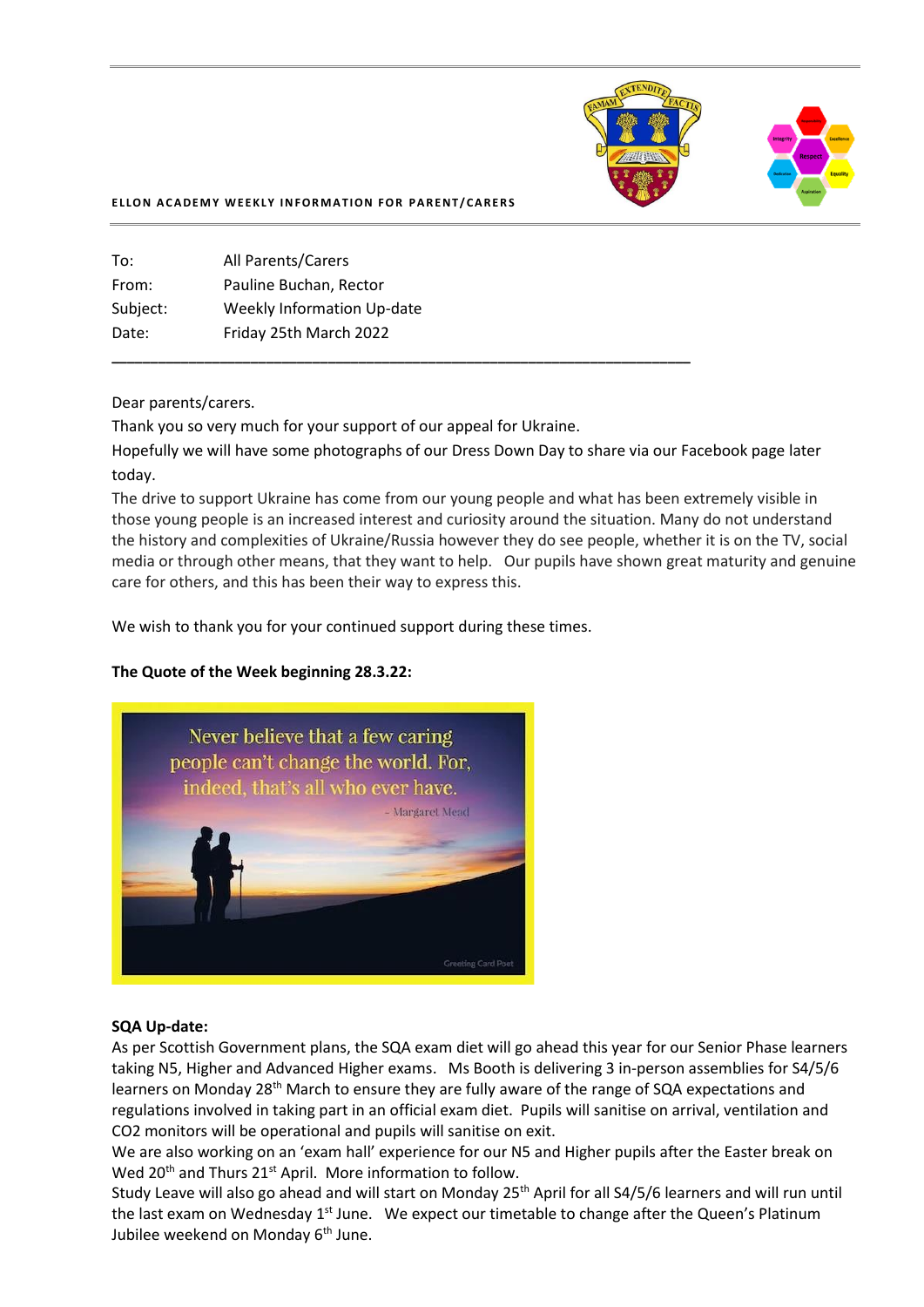### **Covid Up-Date:**

As you may be aware, face coverings in social settings outwith the classroom will still be required after the Easter break and we thank parents and carers for their continued support with this.

Also, we have a large stock of asymptomatic testing kits (LFDs) still available in school. If families wish to stock up, there are boxes at reception which can be collected from 8am – 6pm during the week or your child can take home as many as are required. Thank you.

### **Staff up-dates:**

- Vacancies currently advertised:
	- o 1 FTE Teacher of Technical Education
	- o 1 FTE Teacher of Home Economics interviews next week
	- $\circ$  1 FTE Teacher of Art interviews next week
	- o 1 FTE Teacher of Computing Science
	- $\circ$  0.4 FTE Acting Principal Teacher Creative Arts interviews after the Easter break

We have also requested Probationer Teachers for session 22/23 in the following subjects:

• Art, English, Home Economics and Technical

### **S6 PUPILS – LEAVERS' HOODIES:**

Please follow the link below (it has also been shared on the S6 PSE Google Classroom) to choose a nickname and order your leavers hoodie. Remember, your nickname must be school appropriate – you will be asked to change it if it isn't. Hoodies cost £18.50 and payments must be made no later than 12:00 on Wednesday 16th March so that your order is guaranteed to arrive before you leave school. Orders received after this deadline are unlikely to be accepted because it will mean that the rest of the order will be delayed. Please see Mrs Duffus in S42 if there are any issues. Miss Duffus. [https://moxieleavers.co.uk/.../dc69a5f80c53b2050f0fc3d7](https://moxieleavers.co.uk/hoodie/OMnE23VDUJsiFH7tOZ0U/dc69a5f80c53b2050f0fc3d7?fbclid=IwAR1zMwQrRyNSzYnfZlKdANaOIse8StFLXEBoYQ0DQ-Hii_j_7y9EKa_kVqU)

### **Pupil Achievement:**

SENIOR FOOTBALL RESULT: Ellon 12-0 Inverurie Another unbelievable performance from the boys, who showed a great attitude this week with a convincing win over Inverurie. Once again, this was such an exciting game that the 2 coaches forgot to take any photos and only got this one goal on video thanks to some supporters! That's now 2 games played, 19 scored and conceded 0.

Massive well done to all involved and we look forward to the next game. Here is the link to the video:

<https://www.facebook.com/ellonacsport/videos/5331684216855921>

# **Pupil Achievement:**

So good to see the return of the Senior Netball Team.

The girls travelled to Mintlaw Academy where they played some great netball resulting in a 42-29 win! Congratulations to Kayla who got POM **X** 

Well done girls. A pleasure to coach!



**Pupil Achievement:**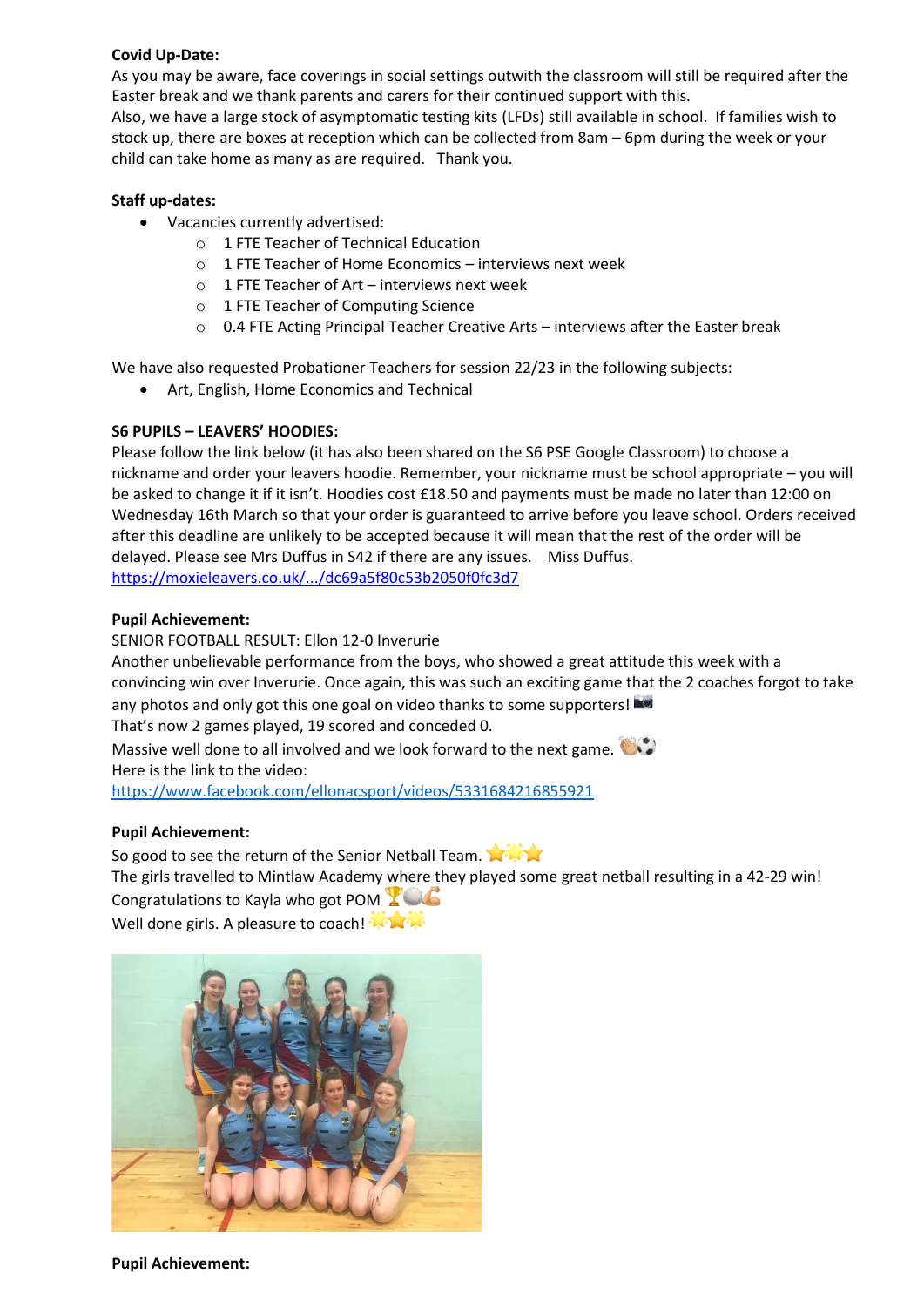Congratulations to the U13 football team who picked up their first 3 points in the league as they dominated in a 14-2 victory. A hattrick of hattricks from Owen, Lewis, and Aaron M, as well as 2 goals from Captain Struan, in addition to the one each from Jack, Matthew and Milo. This was enough to comfortably secure victory. The boys played brilliantly, and never rested on their laurels assuming victory, no, they fought for every ball right to the end.

A well done also needs to go to the Mintlaw Academy players, who although were up against it throughout the game, never put their heads down and never gave up. A great attitude shown all round!



#### **[E-Sgoil](https://www.facebook.com/eSgoil/?__cft__%5b0%5d=AZUUPYIWGGHRyTHjk47nu6ritchsdr74bMqzsUnws_2BI8NPAisz_-wD5oSPitEHtMf5GRRRhNtPPjwZwKpDNSzmNl464GE2aXlLaROgycTWFtDcWMyFDxv7ecIIvfXKizKBygZQSJaDDQWr3DBaUYsA1ygT9xOn4we0fOalWg8-6fOZ6yzRrgZGpySWj4FrR8Avqh2i1m6wrZI2ZJpsFTCzI9pkm2xUnC6berIYUhVazA&__tn__=-UC%2CP-y-R) Easter Study School:**

Registrations for Easter Study School are coming in thick and fast! 171 schools so far - from Shetland in the north all the way to the Borders in the south. Remember, March is the month to get your registrations in for Easter Study Support webinars.

[https://e-sgoil.com/easter-study-support/](https://e-sgoil.com/easter-study-support/?fbclid=IwAR2gzKKvbnQ8XjKnsxPIamEzEC0P33RS6531v_B7oe-zFt1UPgNosCUoA7c)[#nelo](https://www.facebook.com/hashtag/nelo?__eep__=6&__cft__%5b0%5d=AZUUPYIWGGHRyTHjk47nu6ritchsdr74bMqzsUnws_2BI8NPAisz_-wD5oSPitEHtMf5GRRRhNtPPjwZwKpDNSzmNl464GE2aXlLaROgycTWFtDcWMyFDxv7ecIIvfXKizKBygZQSJaDDQWr3DBaUYsA1ygT9xOn4we0fOalWg8-6fOZ6yzRrgZGpySWj4FrR8Avqh2i1m6wrZI2ZJpsFTCzI9pkm2xUnC6berIYUhVazA&__tn__=*NK-y-R)

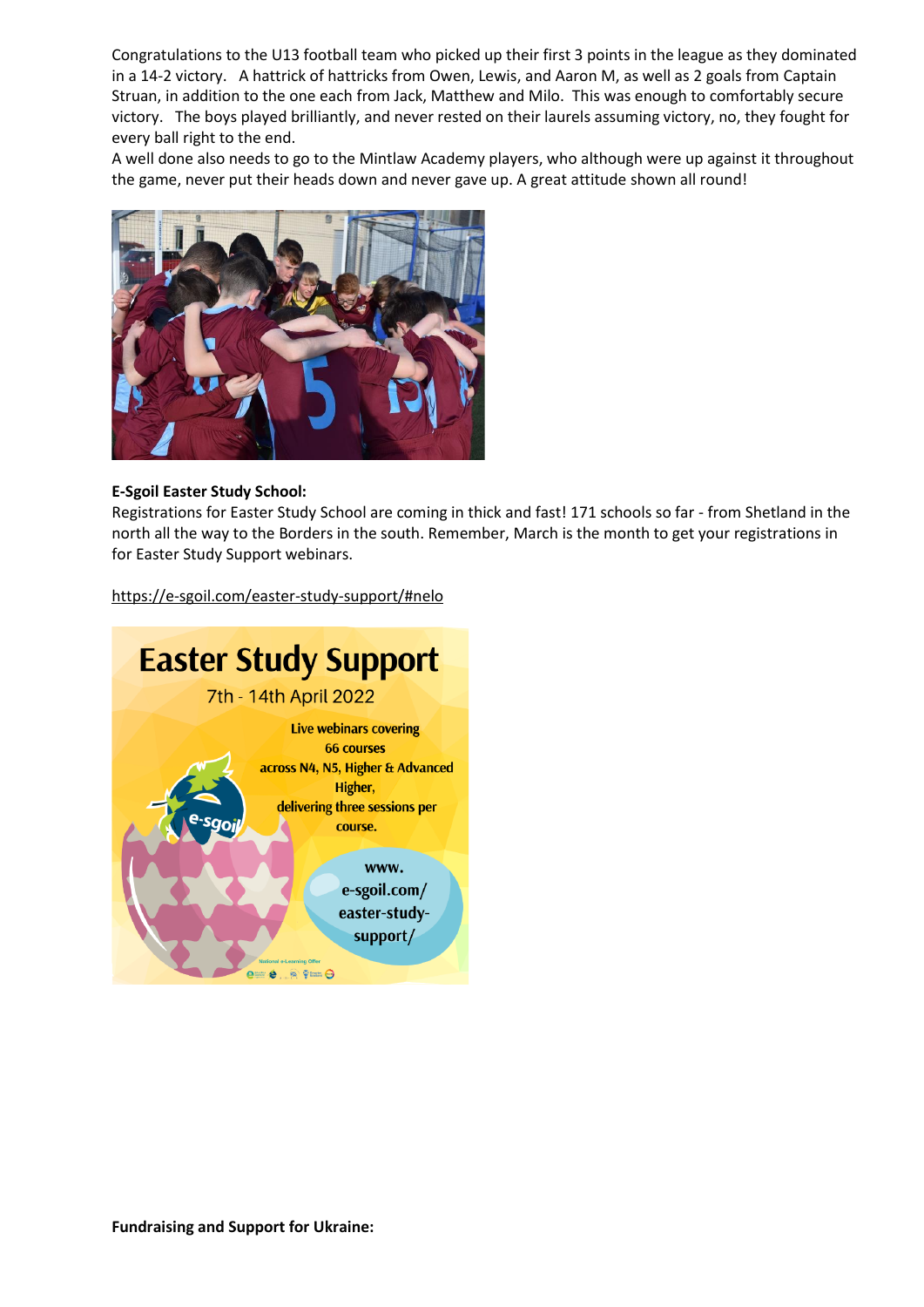Mrs Warne's English Class 3B1 and our Exec Team are keen for the school to take part in raising awareness of the plight of the Ukrainian nation and its people so 3B1 have also pledged to do some challenges to support the fundraising.

Some ideas that 3B1 want to try are:

- Cooking the tea at home for the family
- Asking some Staff to do a 'TikTok' to raise money
- Walking their dog for a week
- Etc, etc!

Look out for our challenges on the school Facebook page.

Also, the Aberdeenshire Educational Psychology Team has pulled together resources to support parents, carers, teachers and school staff to have discussions with children and young people about events in Ukraine[: https://bit.ly/TalkUkraine](https://bit.ly/TalkUkraine?fbclid=IwAR2k621Z1i3sFgPgv59dLjog379XtjqnRk6QzYIokM0TfhSVSoT-f8Qyl5U)

# **NESMS - [Northeast](https://www.facebook.com/NESMSAberdeen/?__cft__%5b0%5d=AZXK6TfB5nYA6LVLncucwq4_TDdaE9x-cXjKDCFo1t2hG6KDVI3TsVz-s0q0-QtSToMoNHY6h2z-z13BLEVaKQVBQZjbA__ejCo8GrBY_p4bwMaBanGlJLYl5WXnf8v4A689Wo8v7jXqDTQm32ZbmcEtoFsHv_HUzO_V75lj1A6QP9tMI2p4Rg4I2PMD8ksMISQ9XM1uOr5_DpFGI7eLamElF7m9GK0s4t-sZQKIK76ZmQ&__tn__=-UC%2CP-y-R) of Scotland Music School**

SCHOLARSHIP APPLICATIONS ARE OPEN

NESMS would like to invite all students who are, or will be, in full time education from September 2022— June 2023 to apply for our scholarship auditions.

Successful scholarship recipients will have several lessons over the academic year paid for by our generous supporters.

A fund solely for students in Local Authority schools in Aberdeen City and Aberdeenshire is available. There is also specific funding in place to benefit the increasingly more "uncommon" instruments, viola, oboe, horn etc.

Auditions are open to students on any instrument that NESMS currently offers.

LIVE in-person auditions will be held at 21 Huntly Street in the last week of May\* but online submissions will be accepted for geographical or self-isolating reasons.

Auditions, both live or by online submission should consist of two contrasting pieces.

Application deadline: Monday 25th April 2022

\*exact audition dates to be confirmed after application deadline.

Apply online following the link below or download an application form along with further information about any video submissions from our website. [https://forms.gle/aAsy1sUZVNEJJQiy8](https://forms.gle/aAsy1sUZVNEJJQiy8?fbclid=IwAR1mZVx75huRmCadIbhptdIi-nllUjS97TJhdHlJln2PeIKutmEE8CllXuM)



#### **Ellon Academy Technical Faculty Twitter Page:**

To help celebrate the high-quality learning and teaching that happens within the Technical Faculty, a twitter page has been set up to share pictures of pupils work and to celebrate their achievements. Please

feel free to follow the page as see for yourself what happens within Engineering Science, Graphic Communication, Woodwork and Metalwork.

[twitter.com/EllonTech](https://l.facebook.com/l.php?u=https%3A%2F%2Ftwitter.com%2FEllonTech%3Ffbclid%3DIwAR1MHCONEYDYvggNFQpPDjp11fO9dfhsXkF2xE44EV75pMQuhhvdCbltkdA&h=AT3pw-RrNvo5JU9X1_E5UImeWnPS6oa_O0-a806p_pABv7YAzLzC4h4Bp82Sy-1TvZxRJjIuzzMKIPpgyUag8mUGVmRP92DOAlFFqUQBQrAncw8nQ0tFY-o06lRHjAIS29L4&__tn__=-UK-R&c%5b0%5d=AT18dIDhiaeayq943Nf4mibof7TXtQlXB16RLuPlXUNwkxOUH51WqUdk3vLQB06ADFfw79cZqrRpl6BvPOHypry4TemiD_qtTNY8vAmYSooj5ZRzfkTJyKTXDgd9HIcFBCdH4WPDxT6_d4U5m4zxL5RUGxMpM4m1ycjMK151PvJPrEhpeGCrD_OSHzbX3RMUxatqBtET)